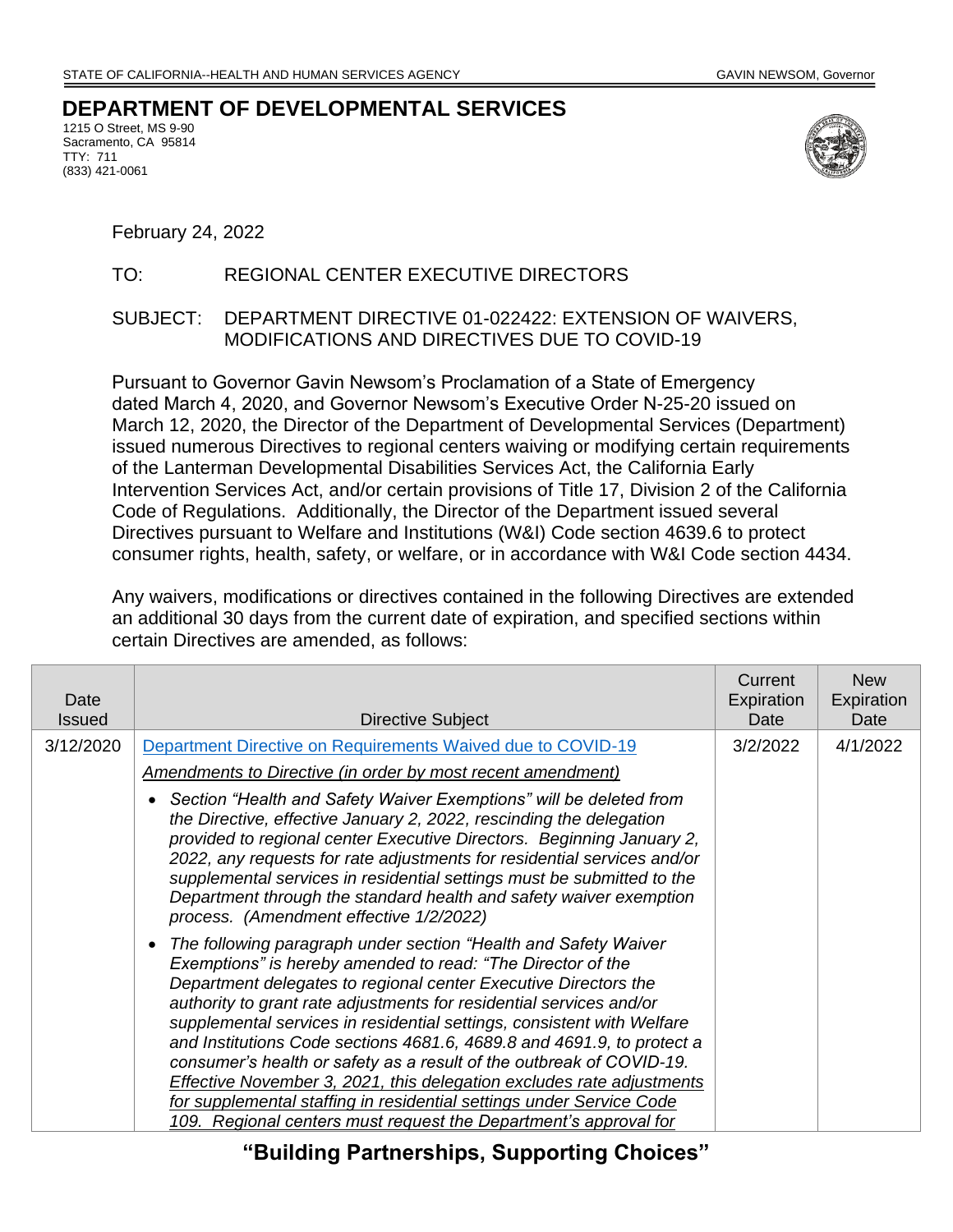Regional Center Executive Directors February 24, 2022 Page two

| Date<br><b>Issued</b> | <b>Directive Subject</b>                                                                                                                                                                                                                                                                                                                                                                                                                                                                                                                                                                                                                                                                                                   | Current<br>Expiration<br>Date | <b>New</b><br>Expiration<br>Date |
|-----------------------|----------------------------------------------------------------------------------------------------------------------------------------------------------------------------------------------------------------------------------------------------------------------------------------------------------------------------------------------------------------------------------------------------------------------------------------------------------------------------------------------------------------------------------------------------------------------------------------------------------------------------------------------------------------------------------------------------------------------------|-------------------------------|----------------------------------|
|                       | new and ongoing rate adjustments granted under this delegation for<br>Service Code 109, as described in the Department's August 27, 2021<br>correspondence, "Health and Safety Waivers due to COVID-19 State<br>of Emergency." The waiver will require supplemental reporting to the<br>Department. Instructions on the required supplemental reporting will<br>be provided in a future directive. This delegation is necessary<br>because the Department finds that high risk health conditions and fear<br>of exposure to COVID-19 may cause consumers to forego activities<br>away from their home resulting in a need for additional residential<br>staffing or supplemental services. (Amendment effective 11/3/2021) |                               |                                  |
|                       | For section "Early Start In-Person Meetings", the waiver of in-person<br>$\bullet$<br>service coordination meeting requirements is hereby rescinded.<br>Trailer Bill AB 136, effective July 16, 2021, amended Government<br>Code section 95020(c)(1), allowing, until June 30, 2022, individualized<br>family service plan meetings to be held by remote electronic<br>communications when requested by the parent or legal guardian. The<br>waiver of in-person eligibility determination meeting requirements, as<br>provided in this section is extended and remains effective until<br>rescinded. (Amendment effective 7/29/2021)                                                                                      |                               |                                  |
|                       | Effective immediately, section "Early Start Remote Services" is hereby<br>$\bullet$<br>deleted from this Directive. Trailer Bill AB 136 amended Government<br>Code section $95020(d)(5)(A)$ , specifying that early intervention<br>services may be delivered by remote electronic communications.<br>(Amendment effective 7/29/2021)                                                                                                                                                                                                                                                                                                                                                                                      |                               |                                  |
|                       | Effective immediately, section "Lanterman Act In-Person Meetings" is<br>$\bullet$<br>hereby deleted from this Directive. Trailer Bill AB 136 amended<br>Welfare and Institutions Code section 4646(f), allowing, until June 30,<br>2022, services and supports meetings, including individual program<br>plan meetings, to be held by remote electronic communications when<br>requested by the consumer or, if appropriate, the consumer's parents,<br>legal guardian, conservator, or authorized representative. (Amendment<br>effective 7/29/2021)                                                                                                                                                                      |                               |                                  |
| 3/18/2020             | Department Directive on Requirements Waived due to COVID-19 and<br><b>Additional Guidance</b>                                                                                                                                                                                                                                                                                                                                                                                                                                                                                                                                                                                                                              | 3/8/2022                      | 4/7/2022                         |
|                       | Amendments to Directive (in order by most recent amendment)                                                                                                                                                                                                                                                                                                                                                                                                                                                                                                                                                                                                                                                                |                               |                                  |
|                       | The following sentence under section "Day Program Services" is<br>$\bullet$<br>hereby amended to read: "To protect public health and slow the rate of<br>transmission of COVID-19, services must be provided in alignment<br>with the guidance issued by CDPH on March 16, 2020. Day program                                                                                                                                                                                                                                                                                                                                                                                                                               |                               |                                  |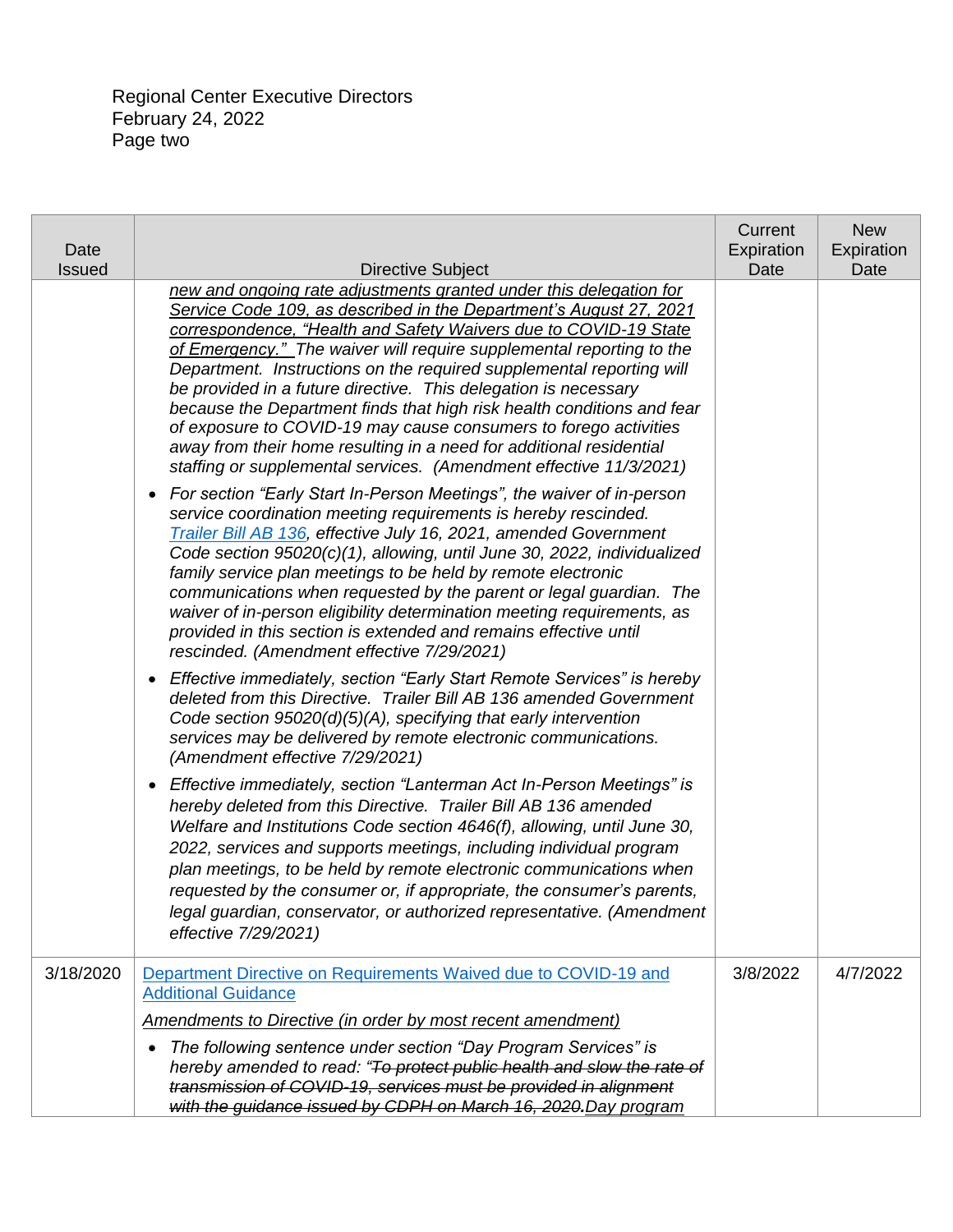| Date<br><b>Issued</b> | <b>Directive Subject</b>                                                                                                                                                                                                                                                                                                                                                                                                                                                                                                                                                                                                                                                                                                                                                                                                                                                                                                           | Current<br>Expiration<br>Date | <b>New</b><br>Expiration<br>Date |
|-----------------------|------------------------------------------------------------------------------------------------------------------------------------------------------------------------------------------------------------------------------------------------------------------------------------------------------------------------------------------------------------------------------------------------------------------------------------------------------------------------------------------------------------------------------------------------------------------------------------------------------------------------------------------------------------------------------------------------------------------------------------------------------------------------------------------------------------------------------------------------------------------------------------------------------------------------------------|-------------------------------|----------------------------------|
|                       | services must be provided in accordance with local county public<br>health orders and relevant guidelines issued by the California<br>Department of Social Services and/or California Department of Public<br>Health." (Amendment effective 5/5/2021)                                                                                                                                                                                                                                                                                                                                                                                                                                                                                                                                                                                                                                                                              |                               |                                  |
|                       | The following paragraph under section "Day Program Services" is<br>$\bullet$<br>hereby amended to read: "The Department reiterates the March 12,<br>2020, directive to regional centers, "State of Emergency Statewide,"<br>authorizing regional centers to pay vendors for absences that are a<br>direct result of the COVID-19 outbreak, pursuant to Title 17 section<br>54326(a)(11). As indicated in the Department's July 17, 2020,<br>directive, "Providing and Claiming for Nonresidential Services During<br>the State of Emergency," retention payments to nonresidential<br>providers for consumer absences are authorized through August 31,<br>2020. The Department will issue a directive outlining the structure for<br>subsequent reimbursement of claims for providing nonresidential<br>services using alternative service delivery approaches during the State<br>of Emergency." (Amendment effective 8/10/2020) |                               |                                  |
|                       | Effective immediately, section "WIC §4731 Consumers' Rights<br>$\bullet$<br>Complaints" is hereby deleted from this Directive. The 20-working day<br>requirement for investigating and providing a written proposed<br>resolution to a complainant pursuant to W&I Code section 4731(b) is<br>reinstated. (Amendment effective 7/15/2020)                                                                                                                                                                                                                                                                                                                                                                                                                                                                                                                                                                                          |                               |                                  |
|                       | The following sentence under section "Home and Community-Based<br>$\bullet$<br>Services (HCBS) Self Assessments" is hereby amended to read: "The<br>requested completion date for provider HCBS self-assessment has<br>been extended to June 30, 2020 August 31, 2020." (Amendment<br>effective 6/8/2020)                                                                                                                                                                                                                                                                                                                                                                                                                                                                                                                                                                                                                          |                               |                                  |
| 3/25/2020             | Department Directive 02-032520: Requirements Waived due to COVID-19                                                                                                                                                                                                                                                                                                                                                                                                                                                                                                                                                                                                                                                                                                                                                                                                                                                                | 3/15/2022                     | 4/14/2022                        |
|                       | <b>Amendments to Directive (in order by most recent amendment)</b><br>• Section "In-Home Respite Workers" will be deleted from this Directive,<br>effective May 31, 2021. (Amendment effective 5/31/2021)<br>The following paragraph under section "In-Home Respite Workers" is<br>$\bullet$<br>hereby amended to read: "To increase available workforce and<br>support consumers and families at home, the Department waives Title<br>17 section 56792(e)(3)(A) requirements for in-home respite workers to<br>possess first aid and cardiopulmonary resuscitation training prior to<br>employment when the consumer receiving services does not have<br>chronic or presenting health concerns. Training must be obtained<br>within 30 days of starting work." (Amendment effective 7/15/2020)                                                                                                                                    |                               |                                  |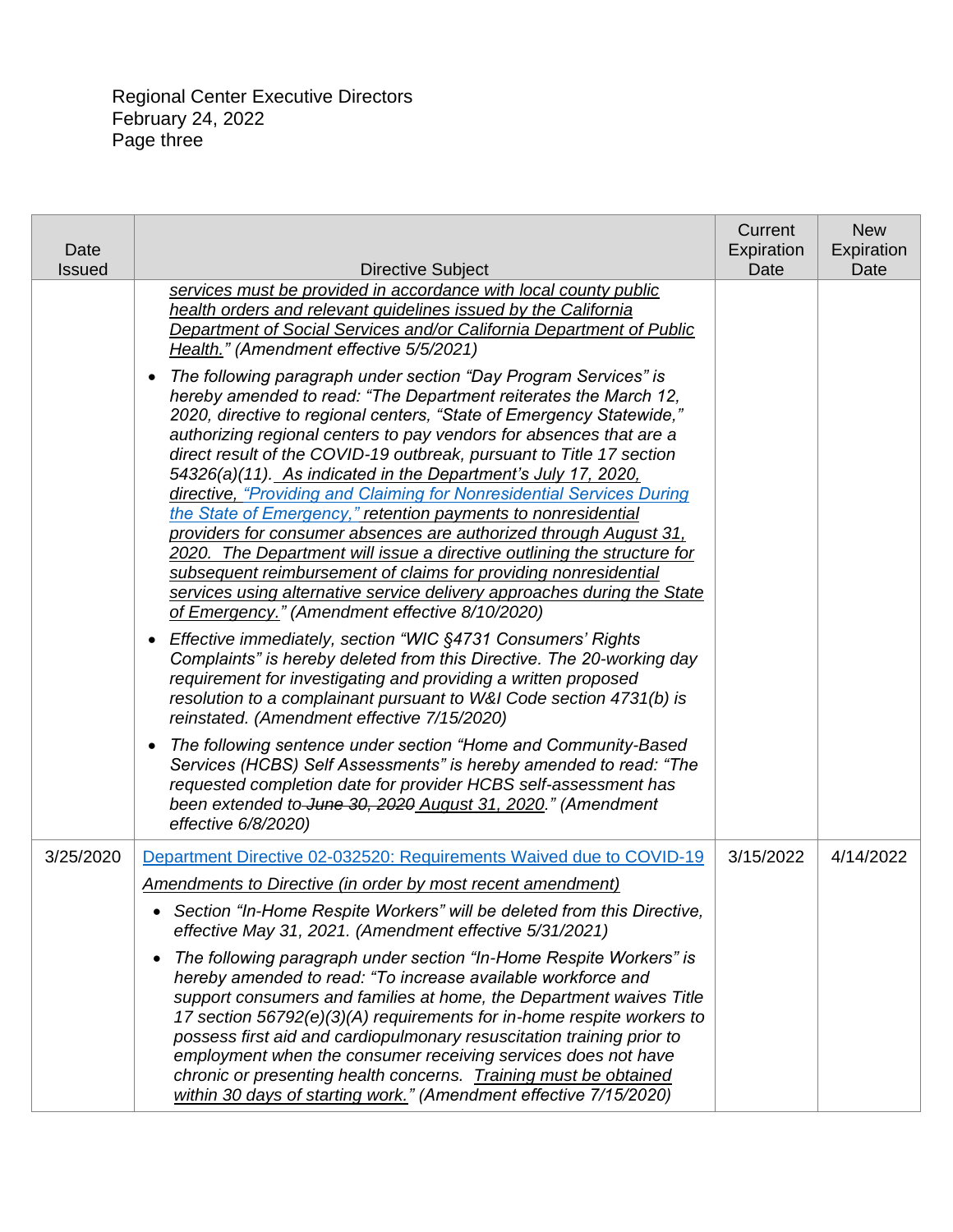| Date<br><b>Issued</b> | <b>Directive Subject</b>                                                                                                                                                                                                                                                                                                                                                                                                                                                                                                                                                                                                                                                                                                                                                                                                                                                                                                                                                                                                                                                                                                                                                                                                                                                                                                                                                                                                                                                                                                                                                                                                                                                   | Current<br>Expiration<br>Date | <b>New</b><br>Expiration<br>Date |
|-----------------------|----------------------------------------------------------------------------------------------------------------------------------------------------------------------------------------------------------------------------------------------------------------------------------------------------------------------------------------------------------------------------------------------------------------------------------------------------------------------------------------------------------------------------------------------------------------------------------------------------------------------------------------------------------------------------------------------------------------------------------------------------------------------------------------------------------------------------------------------------------------------------------------------------------------------------------------------------------------------------------------------------------------------------------------------------------------------------------------------------------------------------------------------------------------------------------------------------------------------------------------------------------------------------------------------------------------------------------------------------------------------------------------------------------------------------------------------------------------------------------------------------------------------------------------------------------------------------------------------------------------------------------------------------------------------------|-------------------------------|----------------------------------|
| 3/30/2020             | Department Directive 01-033020: Additional Participant-Directed Services                                                                                                                                                                                                                                                                                                                                                                                                                                                                                                                                                                                                                                                                                                                                                                                                                                                                                                                                                                                                                                                                                                                                                                                                                                                                                                                                                                                                                                                                                                                                                                                                   | 3/20/2022                     | 4/19/2022                        |
| 4/15/2020             | Department Directive 01-041520: Requirements Waived due to COVID-19<br>Amendments to Directive (in order by most recent amendment)<br>Section "Residential Facility Payments" will be deleted from this<br>$\bullet$<br>Directive, effective May 1, 2021. (Amendment effective 5/1/2021)<br>Section "EBSH/CCH Registered Behavior Technician Certification"<br>$\bullet$<br>will be deleted from this Directive, effective January 10, 2021.<br>(Amendment effective 1/10/2021)<br>The following paragraph under section "Residential Facility<br>$\bullet$<br>Payments" is hereby amended to read: "The Department hereby<br>modifies any requirements of the Lanterman Act or Title 17 regarding<br>payments to a residential facility when a consumer is temporarily<br>absent. If the temporary absence from the facility is for the purpose<br>of preventing or minimizing the risk of exposure to COVID-19 and the<br>regional center is in agreement that the absence is related to this<br>purpose, the regional center shall continue to pay the established rate<br>as long as no other consumer occupies the vacancy or until it is<br>determined the consumer will not return to the facility and the facility<br>retains and continues to pay staff during this time. Any claims made<br>for these absences are subject to audit and review. Regional centers<br>shall report to the Department by December 15, 2020, all current<br>approved payments for temporary absences in accordance with this<br>section. The Department will issue a subsequent communication<br>regarding the process and format for reporting." (Amendment<br>effective 12/1/2020) | 3/6/2022                      | 4/5/2022                         |
|                       | The following paragraph under section "Vendor Fiscal Audits" is<br>$\bullet$<br>hereby amended to read: "The requirements of Article III, Section 9,<br>paragraph (c) of the Department's regional center contract are waived<br>for Fiscal Year 2019-20. To the extent feasible, regional centers shall<br>continue to conduct fiscal audits in accordance with this paragraph."<br>(Amendment effective 7/15/2020)<br>The following sentence under section "Home and Community-Based<br>$\bullet$<br>Services (HCBS) Final Rule Compliance Information" is hereby<br>amended to read: "Regional centers shall post this information on<br>their websites by July 1, 2020 August 31, 2020." (Amendment<br>effective 6/8/2020)                                                                                                                                                                                                                                                                                                                                                                                                                                                                                                                                                                                                                                                                                                                                                                                                                                                                                                                                             |                               |                                  |